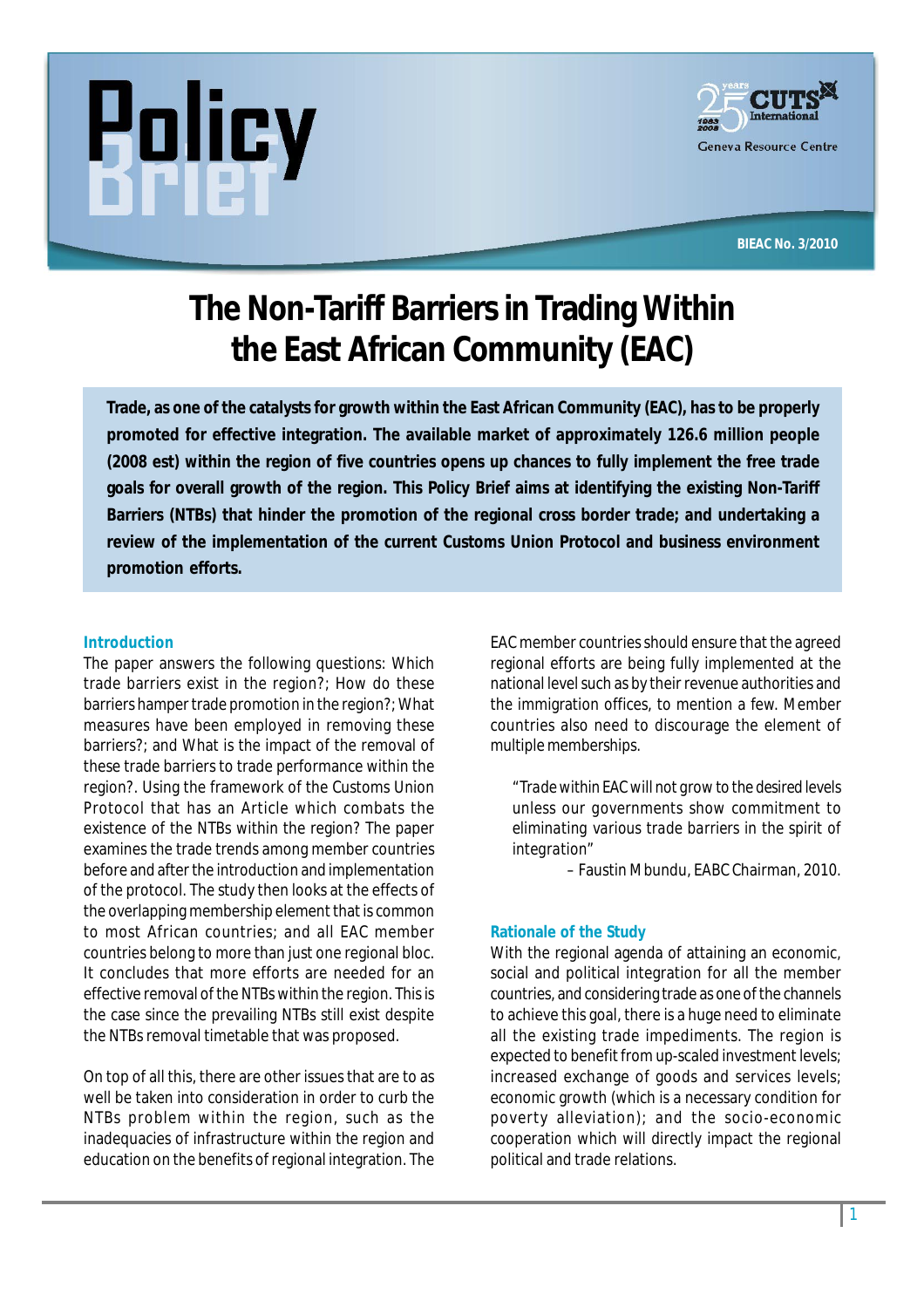For many years, research has been a key tool towards making informed decisions and formulation of sustainable policies; this research therefore is expected to fill the knowledge gap on the existing trade restrictions in the EAC region and evaluate the proposed elimination measures. The project envisages coming up with recommendations on how to promote cross border trade and investment, development of trade policies that supports this objective, and trade relations within the region.

## **EAC Customs Union Protocol and NTBs**

The EAC Development Strategy (2001-2005) identified NTBs related to administrative and bureaucratic inefficiencies and standards and technical requirements to be the major impediments to trade within the region, others being poor infrastructure and communication networks. For these reasons, the EAC committed itself to promoting projects and strategies that would lead to the elimination of these obstacles to trade. Hence, EAC in its endeavors to further the liberalisation of intra-regional trade in goods to promote production efficiency in the community, to enhance domestic, cross border and foreign investment; and to promote economic development and industrial diversification, developed a CU Protocol which was signed in March 2004 by the member states and implemented from January 2005.

The CU Protocol identified a number of areas for development of the entire region, one<sup>1</sup> of them being the NTBs to trade under Article 13, where all the member countries agreed to remove all the existing NTBs to trade and not to impose any new ones.

#### **Research Findings**

#### *What Trade Barriers do exist in the Region?*

Broadly, NTBs in East Africa are rooted in a variety of causes that can be labeled as "structural bottlenecks". These include inadequate government structures/ procedures; mismanagement; erratic application of rules; and bureaucratic staff attitude coupled with low staff morale. For the private sector, NTBs represent an additional cost factor and sometimes even lead to complete loss of markets or customers.

As per the 2005 study by the East African Business Council (EABC), NTBs on intra-EAC trade are categorised under the following categories: *Customs*

*and administrative documentation procedures; Immigration procedures; Cumbersome inspection requirements; Police road blocks; Varying trade regulations among the three EAC countries; Varying, cumbersome and costly transiting procedures in the EAC countries; Duplicated functions of agencies involved in verifying quality, quantity and dutiable value of imports and exports; and Business registration and licensing.*

## *How do these Barriers Hamper Trade Promotion in the Region?*

The NTBs within Africa affect the region in two main areas:

*The Intra-EAC trade:* In 2001, the Intra-EAC trade trends started declining and one of the reasons that were identified was the existence of the NTBs to trade (EAC Secretariat). In the formal trade within the region, food stuff and live animals continue to dominate, for almost all member countries, except the exports of Kenya. The other two dominating groups are beverages and tobacco, and inedible crude materials. The exchange of these products (statistically) within the region is adversely affected by NTBs.

*Informality:* Due to the existence of these NTBs, most trades/business people tend to opt for alternative means of moving goods and services from one country to another. This implies growth in the informal sector. Currently, this informal sector within the region accounts for almost half of the entire trade statistics, only that the figures do not appear in the formal statistics (Ogalo, V, 2010).

## *What Measures have been employed in removing these Barriers?*

The major initiative, which was launched in 2005 by the EABC in efforts to eliminate the existing NTBs in East Africa, was by commissioning the Business Climate Index (BCI) Survey. The main aim of the survey was to identify the nature and scope of NTBs that are experienced in the day-to-day business within the region. By the BCI report of 2008, the overall Business Climate Index across the East African region has declined to 44 points in 2008 from 51 points in 2007. Ugandans are the most positive business leaders with an index of 55, followed by Kenyans and Rwandans (45), Tanzanians (42) and trailing some way behind are Burundi's business leaders with an index of 32.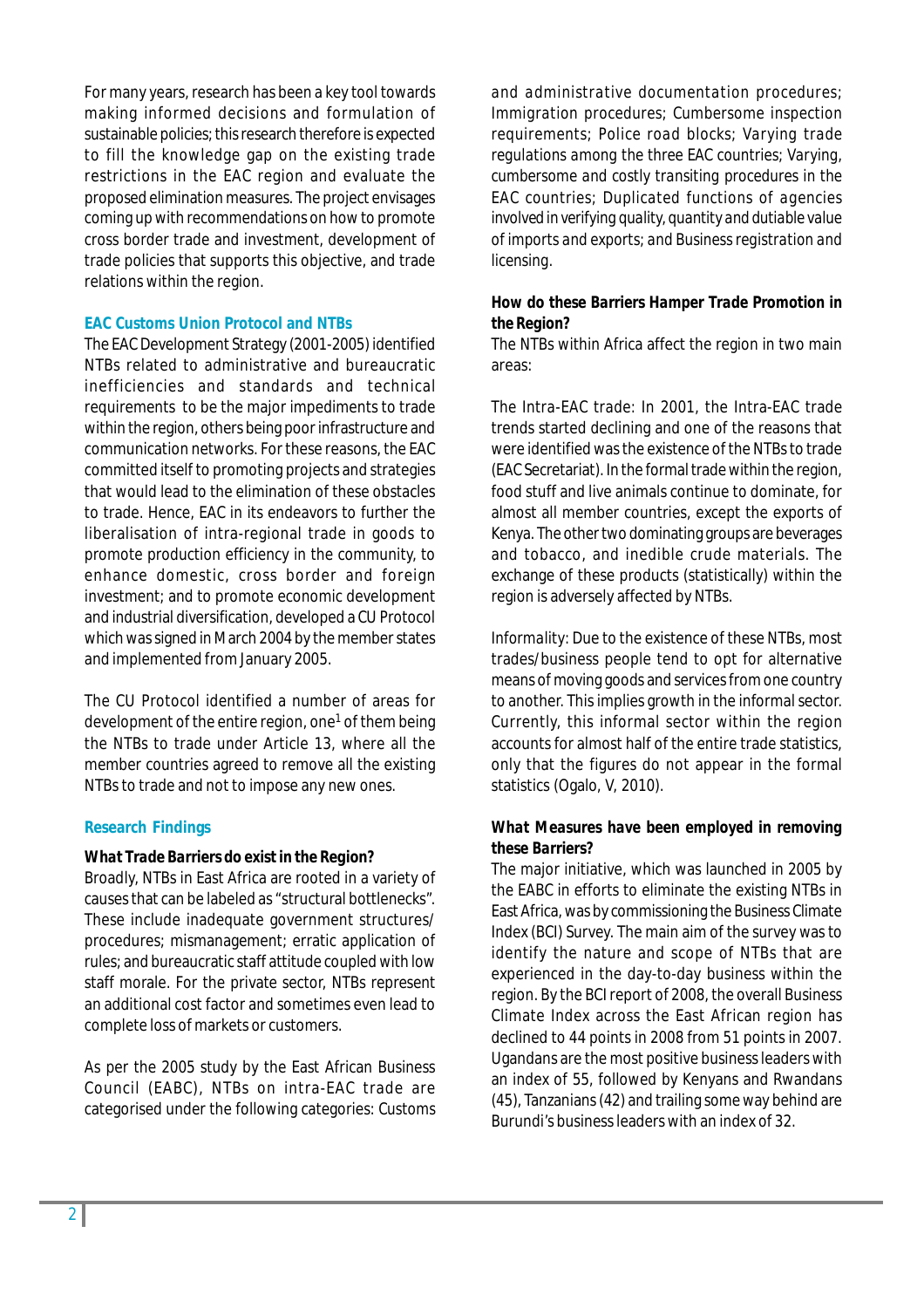## *What is the Impact of the removal of these Trade Barriers to Trade Performance within the Region?*

The findings<sup>2</sup> of the study on the impact of the NTBs on intra-EAC trade compare the trade performance in two phases: first phase being before the introduction and implementation of the CU Protocol (that is, before 2005); and the second phase being after the Protocol (2005-2008).

## *Multiple Membership and the Implementation of the EAC's CU Protocol*

As was pointed out by Kenya's Minister for East Africa and Regional Cooperation dual membership in deferent regional economic groupings by East African member countries slows down the implementation of the CU Protocol due to diverse protocols and rules arising from other regional blocs (*The East African* Newspaper, June 2005).

#### **Conclusion and Recommendations**

NTBs in EAC, like in any other region, result in delays and increased costs which ultimately hinder the free movement of goods and services. Removal of NTBs is much more effective in boosting intra-regional trade than the method of tariff liberalisation (Odhiambo, W. 2010). To date, the persistent barriers include: lengthy customs administrative documentation procedures; lengthy and duplicated immigration procedures; cumbersome inspection requirements; un-harmonised standards; police road blocks, among others. Tanzania and Kenya are noted to be the countries with the highest number of reported trade and non-trade barriers. According to the EABC, the most notorious agencies and departments include revenue authorities, police, and bureau of standards as well as immigration, and local government agencies.

| <b>Country</b>  | Impact of the CU Protocol in Trade Performance                                                                                                                                                                                                                                                                                                                                                                                                                                                                                                                                                                      |
|-----------------|---------------------------------------------------------------------------------------------------------------------------------------------------------------------------------------------------------------------------------------------------------------------------------------------------------------------------------------------------------------------------------------------------------------------------------------------------------------------------------------------------------------------------------------------------------------------------------------------------------------------|
| <b>Tanzania</b> | With the exception of 2007, Tanzania's imports from Kenya and<br>Uganda have been on the rise since introduction of the CU Protocol.<br>Exports, on the other hand, have recorded a consistent increase,<br>almost doubling in 2008 compared with 2004 (before the protocol).<br>Generally, the trade share between Tanzania and the rest of EAC<br>member states seems to have been only marginally affected due<br>to the introduction of the CU Protocol.                                                                                                                                                        |
| Kenya           | Kenya's trade with the region have been increasing since 2002<br>until 2008 (that is before and even after the introduction of the CU<br>Protocol). On the other hand, re-exports to Tanzania accounted<br>for about 45 percent of total exports in 2003 and has since been<br>declining in the recent past reaching six percent in 2007. Major re-<br>exports to Tanzania have been machinery & transport equipments,<br>chemicals and manufactured goods (Evarist Mugisa et.al, 2009).<br>Generally, Kenya's trade performance has managed to maintain<br>its position after the introduction of the CU Protocol. |
| Uganda          | Uganda's proportion of trade with other EAC member states<br>registers both increasing and decreasing trends. Before the<br>implementation of the CU Protocol, Uganda has been exporting<br>quite little to both Tanzanian and Burundi markets; but managed<br>to register positive increases to the rest of the region as from 2005.<br>Hence, the introduction of the CU Protocol has had positive impact<br>on Uganda's trade performance; with positive impacts being realised<br>as from 2006.                                                                                                                 |